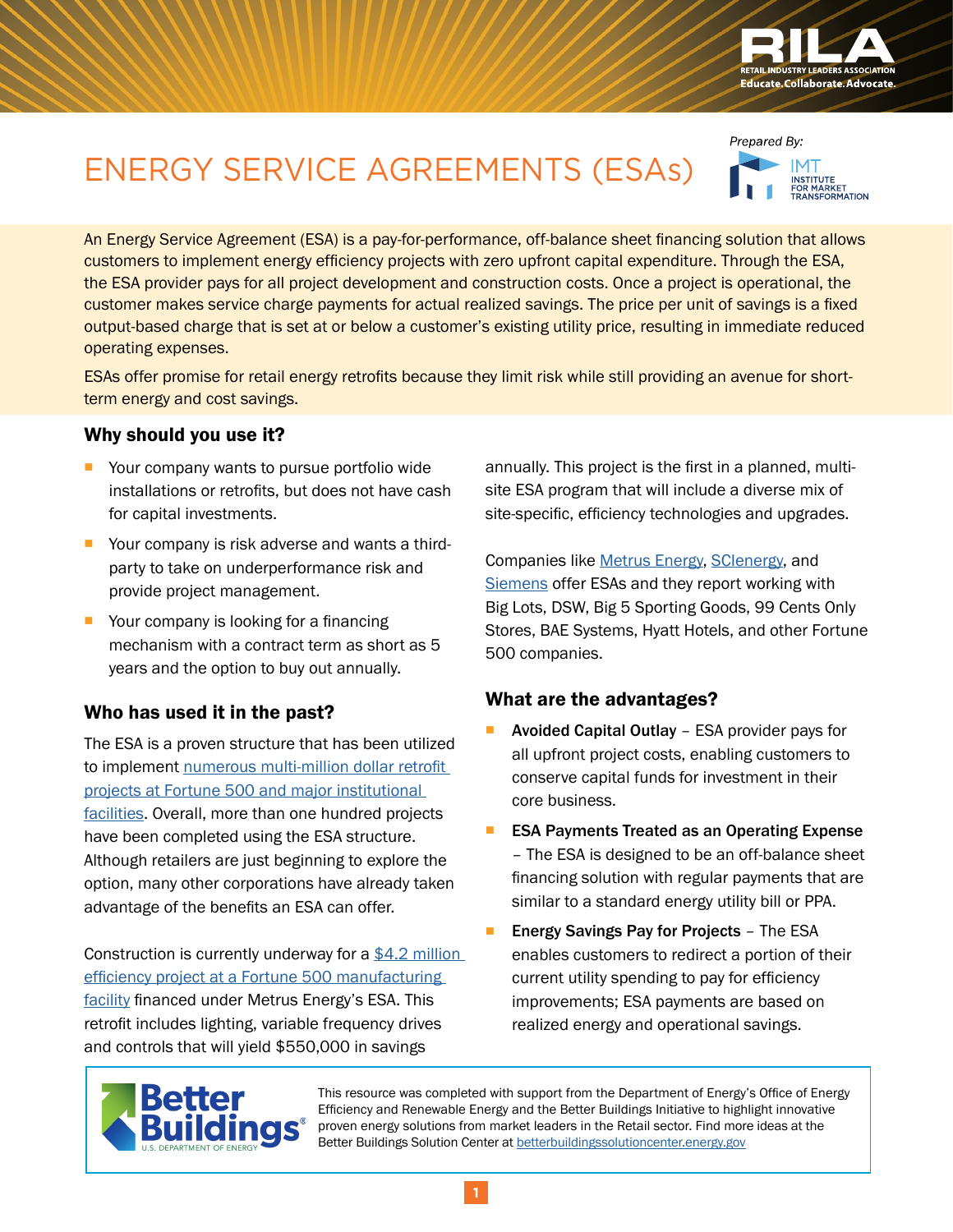

- **Reduced Operating Costs** ESA payments are set below the current utility price.
- **E** Enhanced Reliability of Operations ESA providers pay for periodic maintenance services to ensure long-term reliability and performance of the project equipment.
- **Fiexible & Scalable Financing** Under an ESA, as new opportunities for savings are identified they can be funded as they emerge, and rolled out to additional buildings across facilities. ESA providers can bundle together multiple sites that have smaller sized project opportunities (\$500,000 or less) into a single ESA financing package (e.g., bundle 10 sites with \$500,000 projects into a single \$5 million ESA).

#### What are the downsides?

- Providers tend to look for larger project sizes (\$1 million and above).
- **EXAS are only viable in leased space when the contract term matches the lease term.**
- **Transaction costs can be high if each deal is heavily negotiated; typical deals have a negotiation** period of 9-24 months.

#### Who should you talk to next?

- Talk to your internal finance team to learn about the company's history and comfort working with energy service providers.
- Reach out to energy service providers like [Metrus Energy,](http://metrusenergy.com/) [SCIenergy,](http://scienergy.com/) and [Siemens](http://www.energy.siemens.com/hq/en/sustainable-energy/) to learn more about how an ESA can help you meet your project goals.



### Profile of an Owner's Energy Service Costs

*Source: Associated Renewable*